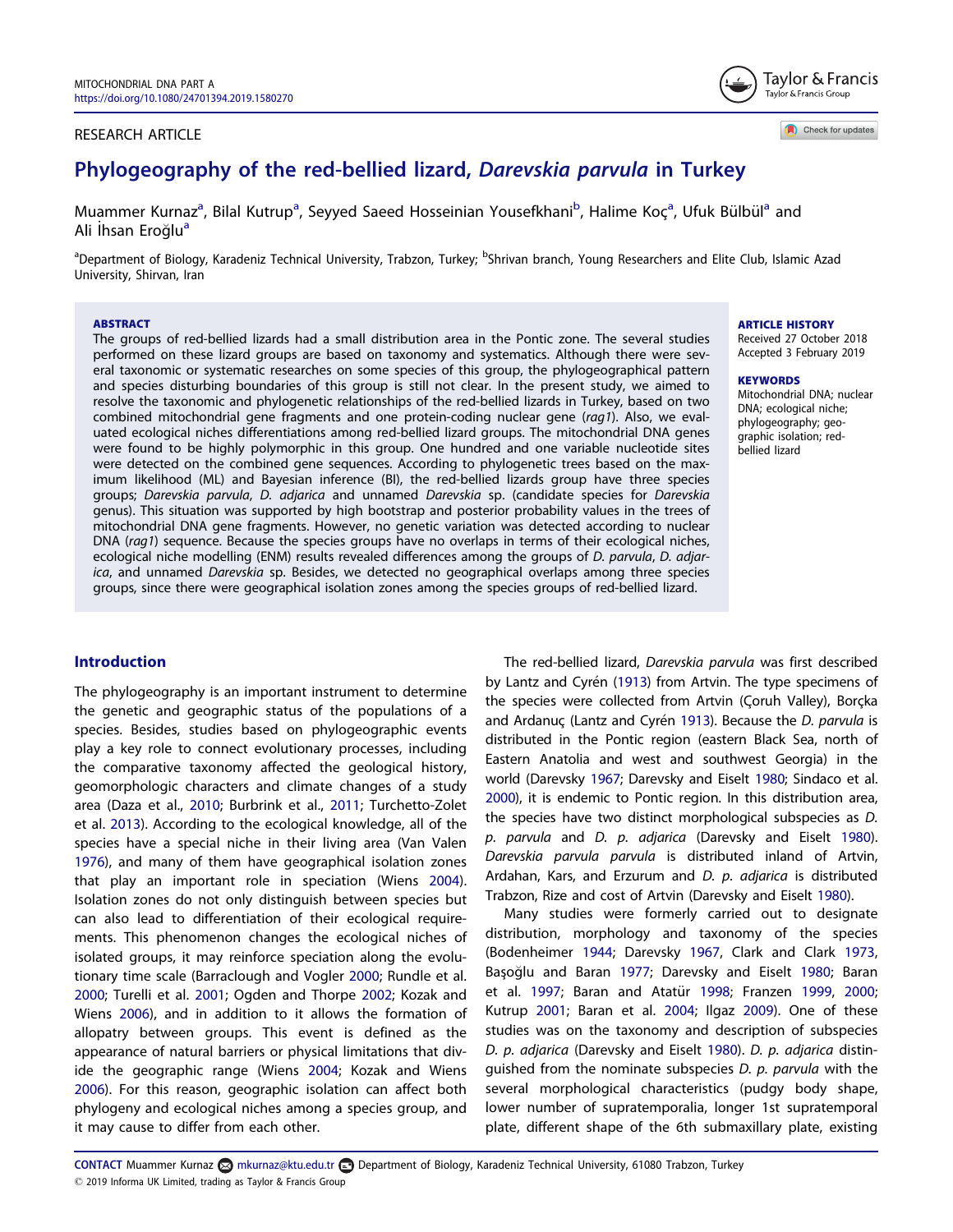<span id="page-1-0"></span>darkness band on the dorso-lateral sides, more brown-black colour on dorsal region and more reddish ventral region in the adult individuals) according to the study of Darevsky and Eiselt ([1980](#page-9-0)). Also, Darevsky and Eiselt ([1980](#page-9-0)) reported D. p. adjarica is distributed between Trabzon and coastal Artvin and D. p. parvula is distributed in other remain inlands in Turkey. Contrary to Darevsky and Eiselt ([1980](#page-9-0)), Ilgaz ([2009](#page-10-0)) stated that Ardahan specimens (inland populations) were to be morphological subspecies of D. p. adjarica.

A recent study was published about morphology, osteology and the genetic reevaluating taxonomic status of D. parvula (Arribas et al. [2018\)](#page-9-0). In this study, the authors concluded that two subspecies of D. parvula were distinct species as D. parvula and D. adjarica. However, this study did not give much information about the phylogeography of the D. parvula. The authors used 11 specimens in the genetic studies from three localities while they used 213 specimens in the morphological studies from ten localities in Turkey. Although their study is morphologically adequate, however, 11 specimens from 3 localities were not adequate for the phylogeography of the species. Because of this reason, the present, more comprehensive, study played an important role to the well-performed phylogeny of the Darevskia parvula in Turkey.

As can be seen from the literature, the number of localities and lizard samples for molecular data of D. parvula from Turkey was quite inadequate. With this way, the present study was purposed to:

i. reevaluate the taxonomy of the *D. parvula* using three molecular markers (partial sequences alignments of mitochondrial 16S rRNA and cytb genes and the nuclear rag1 gene),

- ii. elucidate the phylogeny in more detail using more samples (86 specimens) from more localities (33 localities),
- iii. contribute to the determination of the geographical conditions that cause the formation of phylogenetic relationships of these lizards,
- iv. investigate the genetic differences among individuals belonging to populations in different geographical and ecologically diverse environments such as different altitude, temperature and humidity,
- v. identify potential lineages that can occur during the evolutionary process,
- vi. and give information about the differences in ecological niches among red-bellied lizard populations in Turkey.

### Materials and methods

### Collection of the sample

During the field studies, a total of 86 specimens collected from 33 different localities in Turkey between 2014 and 2017 for the molecular studies (Figure 1) [\(Table 1\)](#page-2-0). For each lizard, the longest finger of the hind limb was clipped and preserved in 96% ethanol. After registration and toe-clipping, all lizards were released back into their natural habitats. The animals were treated in accordance with the guidelines of the local ethics committee (KTÜ. 53488718-704 2015/14).

### DNA extraction and PCR amplifications

The clipped toes obtained from lizards were stored in 96% ethanol. Later, the toes were treated with 180 µl ATL, 20 µl proteinase K and  $4 \mu$ l RNAse in 2 ml Eppendorf tubes overnight at 56 $\degree$ C. Total genomic DNA of each specimen was



Figure 1. Locality records for red-bellied species group. (blue: D. parvula, yellow: D. adjarica, red: unnamed Darevskia sp.). Colours also represent mitochondrial haplogroups. Locality numbers were given in [Table 1.](#page-2-0) Black line showed the isolation zone among three species groups.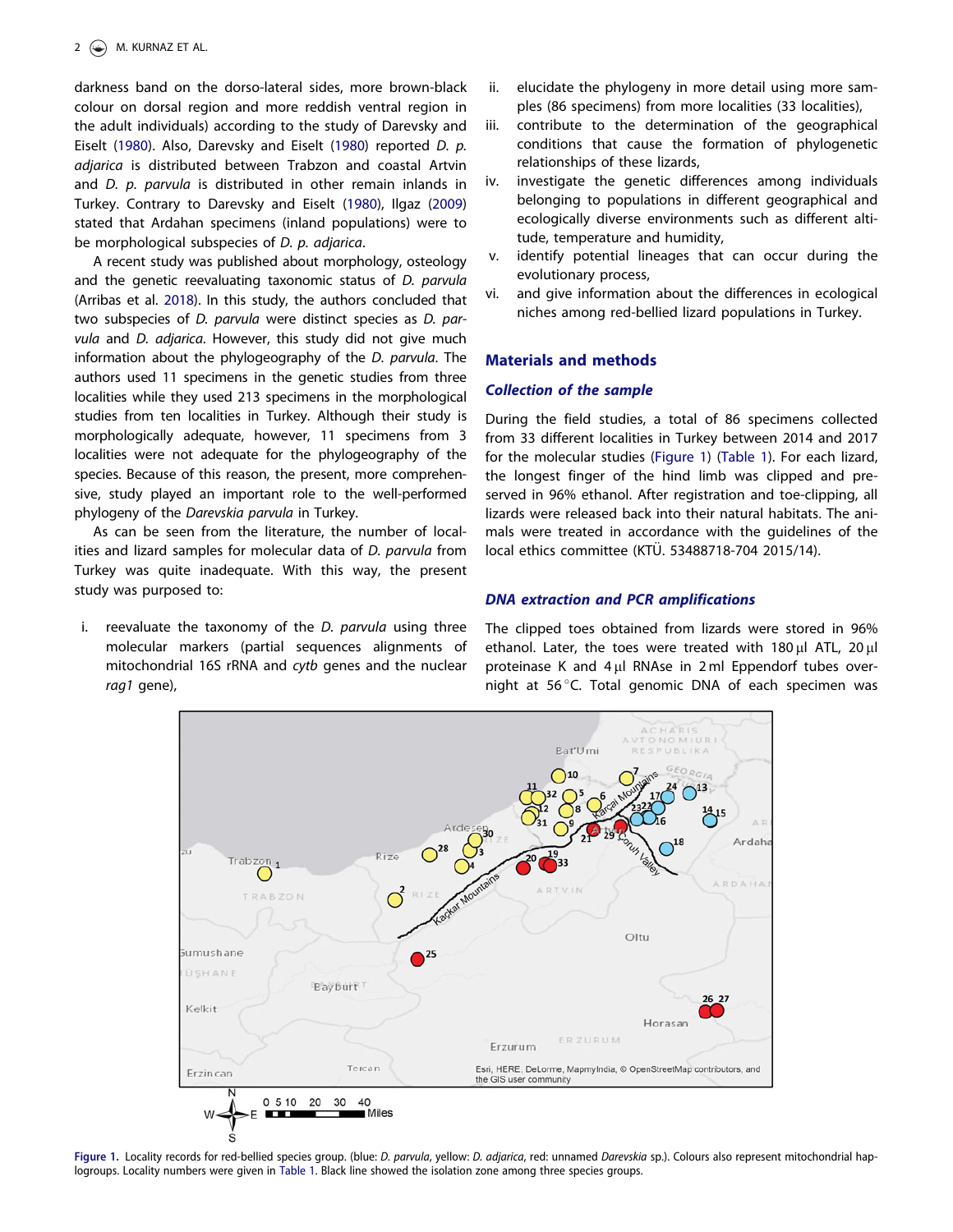<span id="page-2-0"></span>

| Table 1. Sample localities, haplotype group and number of individuals which were used in phylogenetic analysis and GenBank accession numbers of haplotypes |  |  |  |  |  |  |
|------------------------------------------------------------------------------------------------------------------------------------------------------------|--|--|--|--|--|--|
| (n: number of samples).                                                                                                                                    |  |  |  |  |  |  |

| No           | Locality                          | Abbreviation | $\mathsf{n}$   | Haplotypes | Accession numbers        |                          |                          |
|--------------|-----------------------------------|--------------|----------------|------------|--------------------------|--------------------------|--------------------------|
|              |                                   |              |                |            | cytb                     | 16S rRNA                 | rag1                     |
| $\mathbf{1}$ | Yomra                             | Par 1-2      | $\overline{2}$ | Par 1      | MK092669                 | MK092689                 | MK092651                 |
| 2            | <i><u><b>İkizdere</b></u></i>     | Par 3-5      | 3              | Par 3      | MK092670                 | MK092690                 | MK092652                 |
| 3            | <b>Çamlıhemşin</b>                | Par 6-8      | 3              | Par 4      | $\overline{\phantom{a}}$ | MK092691                 | MK092653                 |
| 4            | Zilkale                           | Par 9-11     | 3              | Par 5      | $\equiv$                 | MK092692                 | $\overline{\phantom{a}}$ |
| 5            | Cifteköprü                        | Par 12-14    | 3              | Par 6      | MK092671                 | $\overline{\phantom{a}}$ | $\frac{1}{2}$            |
| 6            | Ibrikli Village                   | Par 15-17    | 3              | Par 9      |                          | $\overline{\phantom{0}}$ | MK092654                 |
| 7            | Camili                            | Par 18-19    | $\overline{2}$ | Par 12     | MK092672                 | MK092693                 | MK092655                 |
| 8            | Murgul                            | Par 20-21    | $\overline{2}$ | Par 13     | $\overline{\phantom{0}}$ | MK092694                 | MK092656                 |
| 9            | Kabaca Village                    | Par 22       | 1              | Par 15     | $\equiv$                 | MK092695                 | $-$                      |
| 10           | Kemalpaşa                         | Par 23-25    | 3              | Par 18     | MK092673                 | MK092696                 | MK092657                 |
| 11           | Arhavi                            | Par 26-28    | 3              | Par 19     | $\overline{\phantom{0}}$ | MK092697                 |                          |
| 12           | Ciftekemer Köprü-Ortacalar        | Par 29-31    | 3              | Par 20     | $\equiv$                 | $\overline{\phantom{a}}$ | MK092658                 |
| 13           | Meydancık-Erikli Village          | Par 32-34    | 3              | Par 23     | MK092674                 | $\frac{1}{2}$            | MK092659                 |
| 14           | Sahara National Park              | Par 35-37    | 3              | Par 27     | $\overline{\phantom{0}}$ | MK092699                 | $-$                      |
| 15           | Izzetkışla                        | Par 38       | 1              | Par 28     | $\overline{\phantom{a}}$ | MK092700                 | $\equiv$                 |
| 16           | Soğuksu                           | Par 39       | 1              | Par 29     |                          | $\overline{\phantom{a}}$ | MK092660                 |
| 17           | Maden Köyü                        | Par 40-42    | 3              | Par 32     | MK092675                 | MK092701                 | $\overline{\phantom{m}}$ |
| 18           | Geçitli Village                   | Par 43-45    | 3              | Par 35     | MK092676                 | MK092702                 | $\overline{\phantom{a}}$ |
| 19           | <b>Barhal Valley</b>              | Par 46-48    | 3              | Par 38     | $\equiv$                 | $\qquad \qquad -$        | MK092661                 |
| 20           | Barhal ValleyAltıparmak Mountains | Par 49-51    | 3              | Par 39     | MK092676                 | $\equiv$                 | $\overline{\phantom{m}}$ |
| 21           | Hatila Valley                     | Par 52-54    | 3              | Par 41     | $\overline{\phantom{a}}$ | MK092703                 |                          |
| 22           | Pırnallı Village                  | Par 55-57    | 3              | Par 43     | MK092677                 |                          |                          |
| 23           | Ortaköy Village                   | Par 58-60    | 3              | Par 45     | $\overline{\phantom{0}}$ | $\overline{a}$           | MK092662                 |
| 24           | Yanıklı Village                   | Par 61-63    | 3              | Par 46     | MK092678                 | MK092704                 | L.                       |
| 25           | Pazaryolu                         | Par 64-66    | 3              | Par 47     | MK092679                 | MK092705                 |                          |
| 26           | Horasan                           | Par 67-69    | 3              | Par 48     | $\qquad \qquad =$        | MK092705                 |                          |
| 27           | Sarıkamış                         | Par 70-72    | 3              | Par 50     | $\bar{ }$                | MK092706                 | $\equiv$                 |
| 28           | Çayeli                            | Par 73-75    | 3              | Par 52     | MK092680                 | MK092707                 | MK092663                 |
| 29           | Salkımlı Köyü                     | Par 76-78    | 3              | Par 55     | MK092681                 | $\equiv$                 |                          |
| 30           | between Ardeşen-Çamlıhemşin       | Par 79-81    | 3              | Par 57     | $\overline{\phantom{a}}$ | MK092708                 |                          |
| 31           | Kamilet Valley                    | Par 82-84    | 3              | Par 58     | $\overline{\phantom{a}}$ | $\overline{\phantom{a}}$ | MK092664                 |
| 32           | Yeşilköy Village                  | Par 85       | 1              | Par 59     | $\overline{\phantom{a}}$ | MK092709                 |                          |
| 33           | Sarıgöl Village                   | Par 86       | $\mathbf{1}$   | Par 62     | $\equiv$                 | $\overline{\phantom{a}}$ | MK092665                 |
|              |                                   |              |                | Par 64     | MK092682                 | MK092710                 |                          |
|              |                                   |              |                | Par 65     | MK092683                 | MK092711                 |                          |
|              |                                   |              |                | Par 66     | $-$                      | MK092711                 | $\bar{\phantom{0}}$      |
|              |                                   |              |                | Par 67     | MK092684                 | MK092712                 | MK092666                 |
|              |                                   |              |                | Par 70     | MK092685                 | $\equiv$                 |                          |
|              |                                   |              |                | Par 71     | $\equiv$                 | MK092713                 |                          |
|              |                                   |              |                | Par 73     | MK092686                 | MK092714                 |                          |
|              |                                   |              |                | Par 74     | $\qquad \qquad -$        | MK092715                 |                          |
|              |                                   |              |                | Par 75     |                          | MK092716                 |                          |
|              |                                   |              |                | Par 76     | MK092687                 | MK092716                 |                          |
|              |                                   |              |                | Par 77     | $\overline{\phantom{a}}$ | MK092717                 | $\equiv$                 |
|              |                                   |              |                | Par 79     | $\overline{\phantom{0}}$ | $\overline{\phantom{a}}$ | MK092667                 |
|              |                                   |              |                | Par 80     | MK092688                 | $\overline{\phantom{0}}$ |                          |
|              |                                   |              |                | Par 81     | MK092686                 | $\overline{\phantom{m}}$ |                          |
|              |                                   |              |                | Par 82     | $\qquad \qquad -$        | $\frac{1}{2}$            | MK092668                 |
|              |                                   |              |                | Par 85     | $\bar{ }$                | MK092718                 |                          |

extracted using the NucleoSpin® tissue isolation kit following Manufacturer's instructions.

A total of 537–539 base-pair-fragment of the 16S rRNA gene (for 86 specimens) and a total of 511–513 basepair-fragment of the cytb gene (for 65 specimens) were amplified from mitochondrial DNA using 16SarL and 16SbrH (Palumbi et al. [1991\)](#page-10-0) and, L15369 and H15915 (Fu [2000\)](#page-9-0) primers, respectively, and a total of 822 base-pair-fragment of the rag1 gene (86 specimens) were amplified from nuclear DNA using RAG-fo and RAG-re primers (Mayer and Pavlicev [2007\)](#page-10-0). Accession numbers of all haplotype sequences were given in Table 1. Each 16S rRNA gene amplification involved an initial incubation at 94 $\degree$ C for 3 min, followed by 35 cycles at 94 $\degree$ C for 30 s, the appropriate annealing temperature at 52 °C for 30 s, elongation temperature at 72 °C for 1 min and

final extension temperature at  $72 \degree C$  for 8 min. PCR amplifications for 16S rRNA were conducted as described by Guo et al. [\(2011](#page-10-0)). PCRs were performed in total volumes of  $50 \mu l$ with 25  $\mu$ L 2x One Taq® PCR, 1  $\mu$ l F primer, 1  $\mu$ l R primer, 21.5  $\mu$ l ddH<sub>2</sub>O and 1.5  $\mu$ l of genomic DNA as a template. Each cytb gene amplification involved an initial incubation at 93 $\degree$ C for 3 min, followed by 30 cycles at 93 $\degree$ C for 60 s, the appropriate annealing temperature at  $53^{\circ}$ C for 60 s, elongation temperature at 69 $^{\circ}$ C for 2 min and final extension temperature at 70 $\degree$ C for 10 min. PCR amplifications for cytb were conducted as described by Gabelaia et al. ([2015](#page-9-0)). Each rag1 gene amplification involved an initial incubation at 94 °C for 2 min, followed by 35 cycles at 95 °C for 10 s, the appropriate annealing temperature at  $52^{\circ}$ C for 15s, elongation temperature at 72 $\degree$ C for 50 s and final extension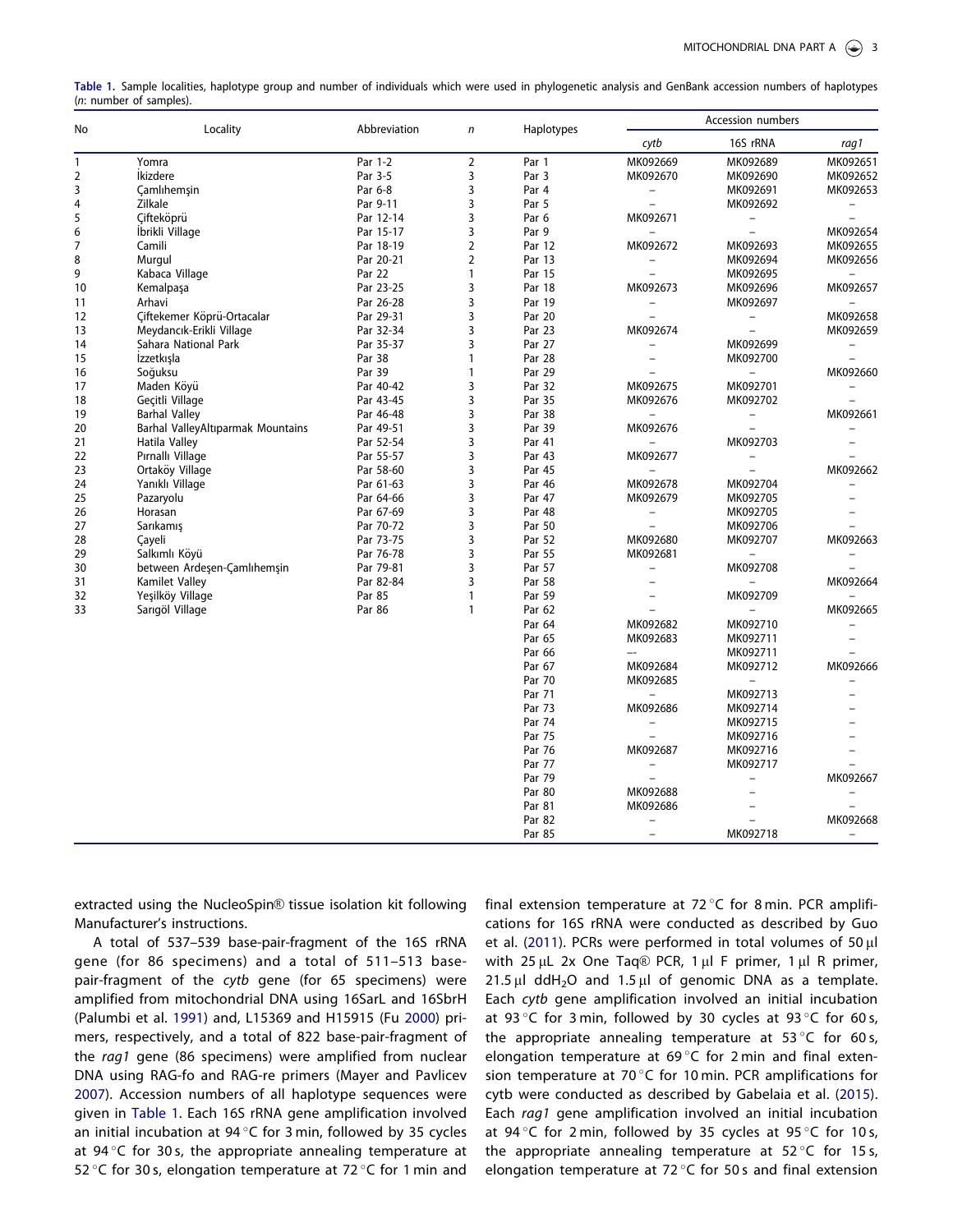<span id="page-3-0"></span>temperature at 72 $^{\circ}$ C for 7 min. PCR amplifications for rag1 were conducted as described by Mayer and Pavlicev [\(2007](#page-10-0)). Amplified DNA segments were purified and sequenced by Macrogen Corporation in Netherlands

### Sequence alignment and phylogenetic analyses

All nucleotide sequences of the genes (16S rRNA, cyt b and rag1) used in the molecular analyses were aligned using BioEdit 7.0.5.3 (Thompson et al. [1997\)](#page-10-0) program. Before finding haplotypes, mitochondrial genes (16S rRNA and cyt b) were combined, the suitability for the combination of all the sequences of two genes was confirmed. Haplotypes of the combined mitochondrial and nuclear gene were found using by TCS 1.21 (Clement et al. [2000\)](#page-9-0) program. The best-fit substitution model was determined with MrModeltest v. 2.3 (Nylander [2004](#page-10-0)) and the best model was chosen according to the lowest AIC (Akaike's information criteria) degree (Akaike [1974](#page-9-0)) for each gene. Phylogenetic analyses were based on the combined genes (16S rRNA and cytb) and nuclear gene (rag1) separately. We conducted multiple complementary methods of data analysis, such as maximum likelihood (ML) and Bayesian inference (BI) phylogenetic approaches using MEGA 7.0 v (Kumar et al. [2016](#page-10-0)) for ML, and MrBayes 3.2.6 (Ronquist et al. [2011](#page-10-0)) for BI. Maximum likelihood (ML) analyses were carried out using a heuristic search method (10,000 random addition replicates tree-bisection-reconnection, TBR, branch swapping) and bootstrap analyses with 1000 replications ML (Felsenstein [1985\)](#page-9-0) were applied. Transitions and transversions were equally weighted, and gaps were treated as missing data. In the BI analysis, the following settings were conducted: number of Markov Chain Monte Carlo (MCMC) generations = ten million; sampling frequency = 100; burn-in  $= 25\%$ . The burn-in size was determined by checking convergence of –log likelihood (-ln L) using MrBayes 3.2.6 (Ronquist et al. [2011](#page-10-0)). ML trees were evaluated using bootstrap analyses with 1000 replicates and statistical support of the resultant BI trees was determined based on Bayesian posterior probability (BPP). Best fit nucleotide substitution models were determined for each gene region with MEGA 7.0 v (Kumar et al. [2016](#page-10-0)) for ML and BI analyses based on Akaike's information criteria (AIC). We a priori regarded tree nodes with bootstrap values (BS) 70% or greater as sufficiently resolved (Huelsenbeck and Hillis [1993](#page-10-0)), and those between 50 and 70% as tendencies. In the BI analysis, we considered nodes with a BPP of 95% or greater as significant (Leachè and Reeder [2002](#page-10-0)). Uncorrected pairwise sequence divergences for each gene (16S rRNA, cytb and rag1) were calculated using MEGA 7.0 v (Kumar et al. [2016](#page-10-0)). DQ494823.1 Lacerta agilis (Wan et al. [2007\)](#page-10-0) and AF206182.1 Darevskia lindholmi (Fu [2000\)](#page-9-0) sequences for 16S rRNA gene, AM087227.1 Lacerta agilis (Böhme et al. [2006](#page-9-0)) and AF206177.1 Darevskia lindholmi (Fu [2000\)](#page-9-0) sequences for cytb gene and EF632236.1 Parvilacerta parva (Mayer and Pavlicev [2007](#page-10-0)) and EF632212.1 Darevskia valentini (Mayer and Pavlicev [2007](#page-10-0)) sequences for rag1 gene were obtained from Gene Bank for out groups in the phylogenetic analyses.

### Geographic discrimination and ecological niche overlap analyzing

A total of 81 distributional records were collected from field studies (48 localities) and literature (33 localities) (Clark and Clark [1973;](#page-9-0) Darevsky and Eiselt [1980](#page-9-0); Franzen [1990](#page-9-0); Mulder [1995](#page-10-0); Franzen [1999;](#page-9-0) Baran et al. [1997;](#page-9-0) Franzen [2000;](#page-9-0) Baran et al. [2004](#page-9-0); Ilgaz [2009;](#page-10-0) Bülbül et al. [2016;](#page-9-0) Arribas et al. [2018\)](#page-9-0). Forty-two of these localities are represented with D. p. adjarica, 19 of them are represented with D. p. parvula and the others are represented with new genetical clade (this discrimination was done according to phylogenetic trees of the mitochondrial DNA haplotypes and these mitochondrial groups did not overlap geographically).

Nineteen bioclimatic variables were downloaded from Global Climate Data to construct species distribution modelling (Hijmans et al. [2005](#page-10-0); available at [www.worldclim.org\)](http://www.worldclim.org). These data were generated from global esri grids in the highest resolution  $[30" (~1 km)]$  for current conditions  $(\sim$ 1950–2000). Each bioclimatic variable was limited the land border of Turkey using by Arc Toolbox (extract by mask) in ArcGIS ver. 10.3 software. In order to eliminate the negative effect may be resulted from other environmental variables, Pearson correlation coefficient (0.75  $< r <$  -0.75) was performed using ENMTools 1.4 (Warren et al. [2010](#page-10-0)) for all variables, and highly correlated variables were left out of analysis for the distribution modelling of D. parvula.

After the correlation analysis, Maxent 3.3.3k (Phillips et al. [2006](#page-10-0)) software was used to perform species distribution modelling. To develop the model, 81 occurrence data based on literature and new locality records were used. Twenty-five percent of the occurrence data were set aside as test points, and 10.000 background points were used to determine the distribution. Additionally, the regularization multiplier =  $0.5$ , maximum iterations = 500, and convergence threshold = 10–5 were chosen in Maxent. In order to test the variable importance, the Jackknife test of variable importance was chosen in Maxent, and the model was run as ten replicates. The result of the receiver operating characteristic (ROC) curve is important for model sensitization and the value of the area under the curve (AUC) closest to 1 indicated the best model performance. A value near 0.5 suggests that the result is not better than random (Raes and ter Steege [2007;](#page-10-0) Gallien et al. [2012\)](#page-9-0).

The identity test is used to test habitat suitability scores for three mitochondrial groups to assess significant niche differences generated by ENM (Warren et al. [2010](#page-10-0)). ENMTools was employed to calculate the niche overlap test to examine niche divergence between species. Schoener's D (Warren et al. [2008](#page-10-0)) and Hellinger's-based I (Schoener [1968](#page-10-0)) are two indices for niche identity and were calculated based on the habitat suitability comparison from ENM. Schoener's D calculates the suitable range for a given species based on probability distributions for inhabiting particular regions (cells), calculating niche overlap based upon species abundance in those locations. Hellinger's-based I is based purely on probability distributions without the assumptions of Schoener's D. (Warren et al. [2010\)](#page-10-0). Both indices range from 0 (complete divergence/no overlap) to 1 (high similarity/complete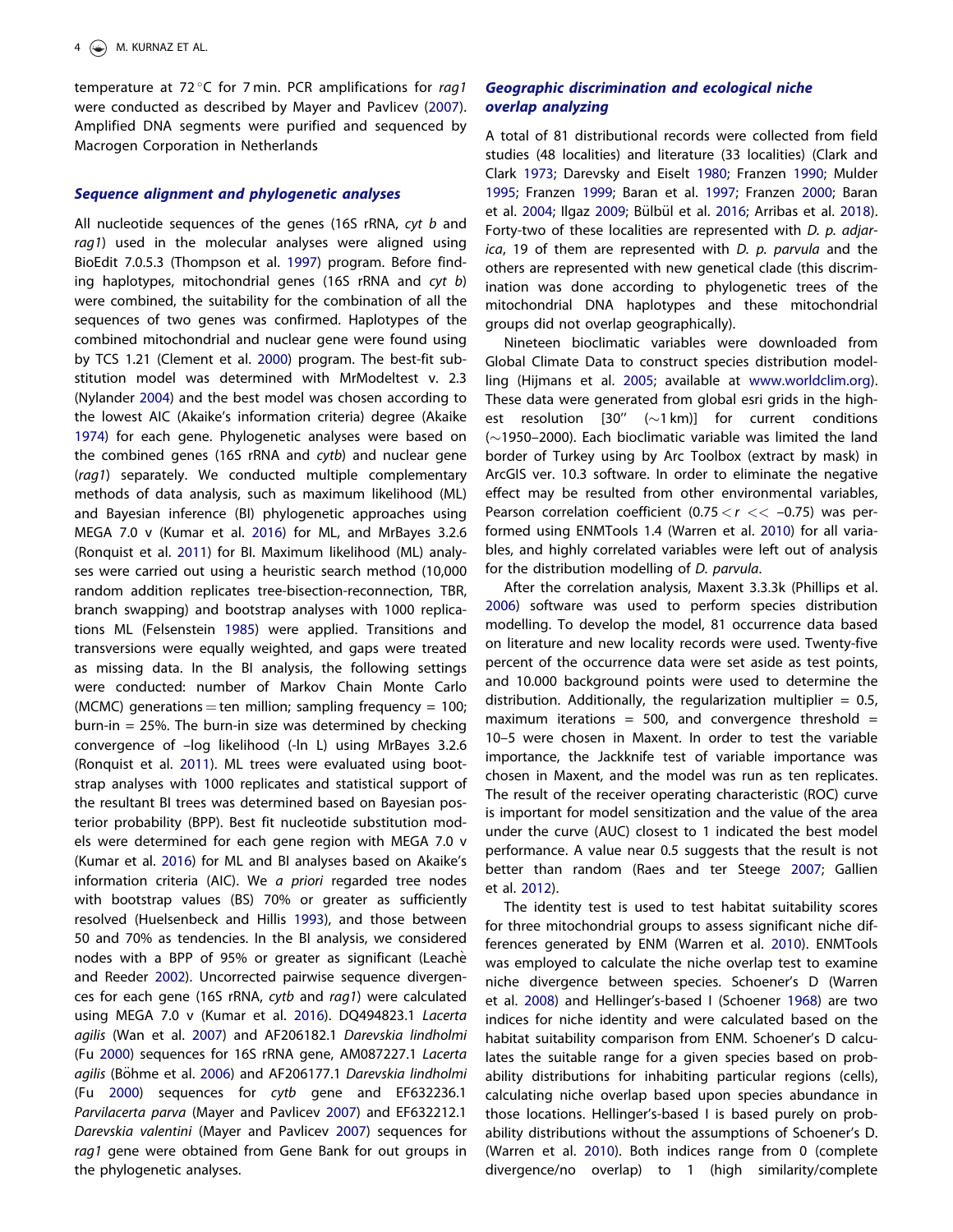<span id="page-4-0"></span>overlap). Background tests were performed to evaluate whether the ecological niches of three mitochondrial groups are different from each other beyond expected differences based upon the environmental conditions that they require (Warren et al. [2008\)](#page-10-0). We compared the niche models of potential habitat for each species with a series of 100 pseudoreplicate models generated using data from the other (Warren et al. [2008](#page-10-0)). The Schoener's D and Hellinger's-based I of the true calculated niche were compared to the null distribution of 100 replicates (Warren et al. [2008](#page-10-0)).

### Results

### Phylogeny and sequence variation

A total of 537–539 base pairs of 16S rRNA and 511–513 base pairs of cytb gene were obtained from D. parvula individuals, and they were combined. At the end of the combination, a total of 1048–1052 homologous base pairs of the combined mitochondrial DNA (16S rRNA and cytb genes) were obtained from 65 individuals and a total of 822 homologous base pairs of the rag1 genes were obtained 86 individuals. Totally, 40 haplotypes for combined mitochondrial DNA and 20 haplotypes for rag1 gene were found. Mitochondrial haplotypes show four separate groups (Figure 2). One of them is D. p. parvula including eight haplotypes. The other haplotype group is D. p. adjarica including nineteen haplotypes, and the others are new genetical clade (unnamed Darevskia sp.) including twelve and one haplotypes, respectively. However, nuclear haplotypes did not support any separate groups (Figure 2). The studied fragments of combined mitochondrial genes and nuclear gene had 101 and 48 variable positions, respectively. Sixty-two positions of the partial mitochondrial genomes had differences in the haplotype groups, and these differences showed geographical discrimination for mitochondrial haplotypes ([Figure 1](#page-1-0)). Other variations of the mitochondrial genes were individual differences of haplotypes. Nuclear gene did not show any differences among haplotype groups. According to model test results, the best-fit substitution model was chosen as  $GTR + G + I$  (Rodríguez et al. [1990](#page-10-0)) for



**Combined mitochondrial gene** 



Nuclear rag1 gene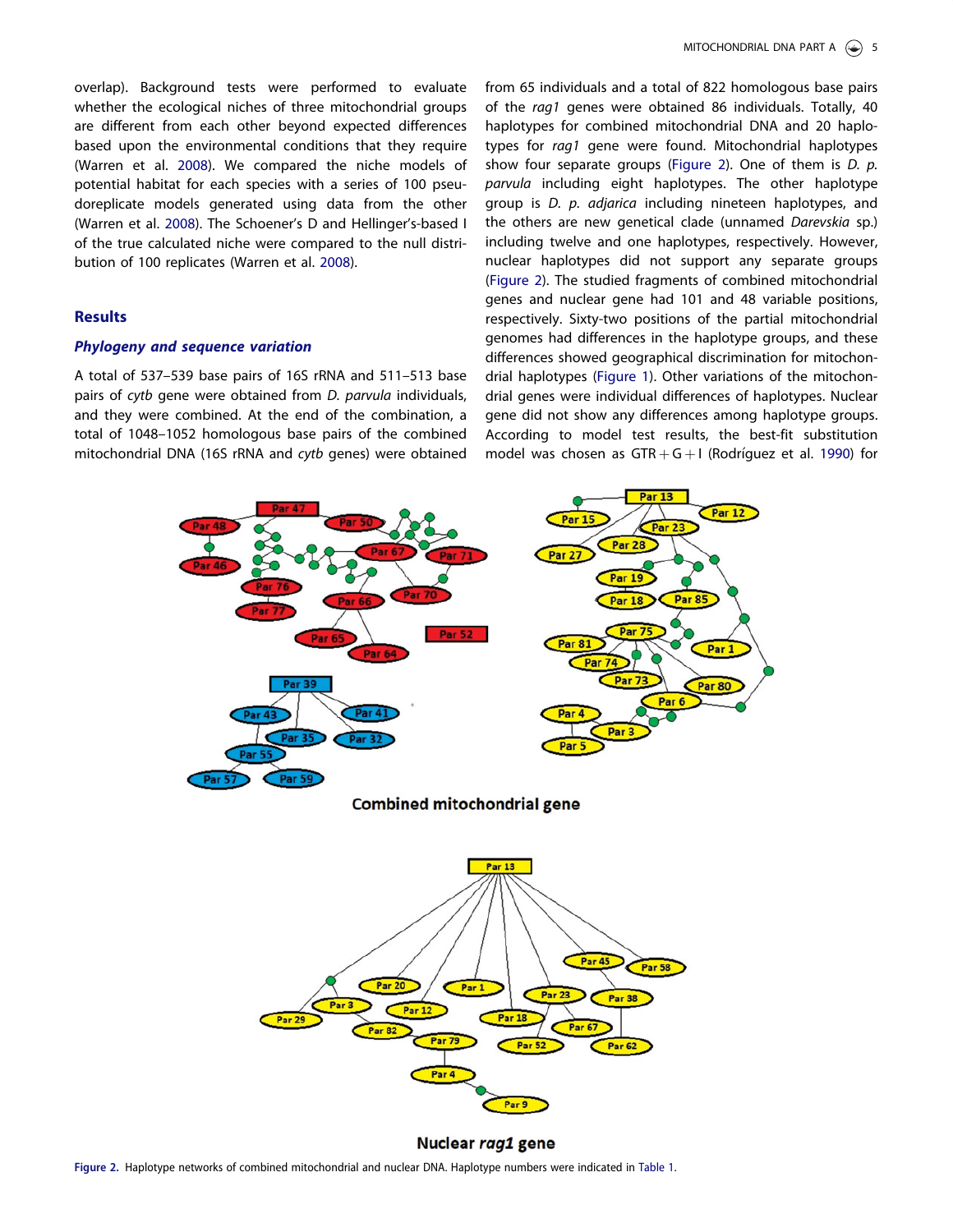<span id="page-5-0"></span>combined mitochondrial genes and  $HKY + G + I$  (Hasegawa et al. [1985](#page-10-0)) for rag1 gene.

The ML tree of the mitochondrial haplotypes is shown in Figure 3. The rooted tree is divided into two well-supported clades with 100 bootstraps. One of these clades represented D. p. parvula and D. p. adjarica and the other clade is genetically new for D. parvula species. The genetical new clade was divided into two subclades. One of them included 12 haplotypes and the other included one haplotype. The locality of subclade with one haplotype for new genetical clade is Hatila valley (Par 52). Hatila valley was similar geographical location with some haplotypes for new genetical clade. Because of this, it does not show geographical discrimination from some others. Also, mitochondrial ML tree showed geographical discrimination. Kaçkar and Karçal mountain ranges separated the D.  $p.$  adjarica subclade from the others (D.  $p.$ parvula and new genetical clade) and the mountain series supplied the isolation region for D. p. adjarica. Besides, D. p. parvula is divided from new genetical clade with the



 $0,020$ 

Figure 3. Phylogenetic tree based on combined mitochondrial DNA data set. Bootstrap and posterior probability values given by ML/BI.

Coruh river arms passed on the Ardanuc and Savsat detour ([Figure 1\)](#page-1-0). Bayesian inference was full concordance with the ML tree for mitochondrial genes (Figure 3). The posterior probabilities (1.00) showed well-supported points with the ML tree.

The ML tree of the haplotypes of rag1 gene is shown in Figure 4. The ML tree of nuclear gene did not support with the ML tree of combined mitochondrial genes. All of the haplotypes were represented with the one clade for rag1 gene. Bayesian inference was full concordance with the ML tree for nuclear gene (Figure 4). The posterior probabilities were lower 0.95 and it did not support discrimination of the haplotypes.

Mitochondrial DNA showed higher genetical distance for 40 haplotypes with 1048–1052 base pairs while genetic diversity of the nuclear DNA was very lower for 20 haplotypes with 822 base pairs. P-distance ranged from 0.1 to 6.8% for combined mitochondrial genes, while it ranged from 0.1 to 1.0% for rag1 gene. P-distance ranged from 1.8 to 2.8% between D. p. parvula and D. p. adjarica, while it ranged from 6.2 to 6.8% between D. p. parvula and new genetical clade. Besides, p-distance ranged from 5.4 to 6.8% between D. p. adjarica and new genetic clade. Separately, p-distance for 16S rRNA gene ranged from 0.8 to 1.8% between D. p. parvula and D. p. adjarica, while it ranged from 1.5 to 3.6% between D. p. parvula and new genetical clade. Besides, pdistance of 16S rRNA ranged from 1.5 to 4.3% between D. p. adjarica and new genetic clade and p-distance for cytb gene ranged from 2.8 to 4.2% between  $D$ .  $p$ . parvula and  $D$ .  $p$ . adjarica, while it ranged from 10.3 to 12.5% between D. p. parvula and new genetical clade. Besides, p-distance of 16S rRNA ranged from 8.1 to 11.6% between D. p. adjarica and new genetic clade [\(Table 2\)](#page-6-0).

## Ecological niche divergence and identity test

We chose a total of 10 variable to use ecological niche modelling for three mitochondrial haplogroups, and these



Figure 4. Phylogenetic tree based on nuclear DNA data set. Bootstrap and posterior probability values given by ML/BI.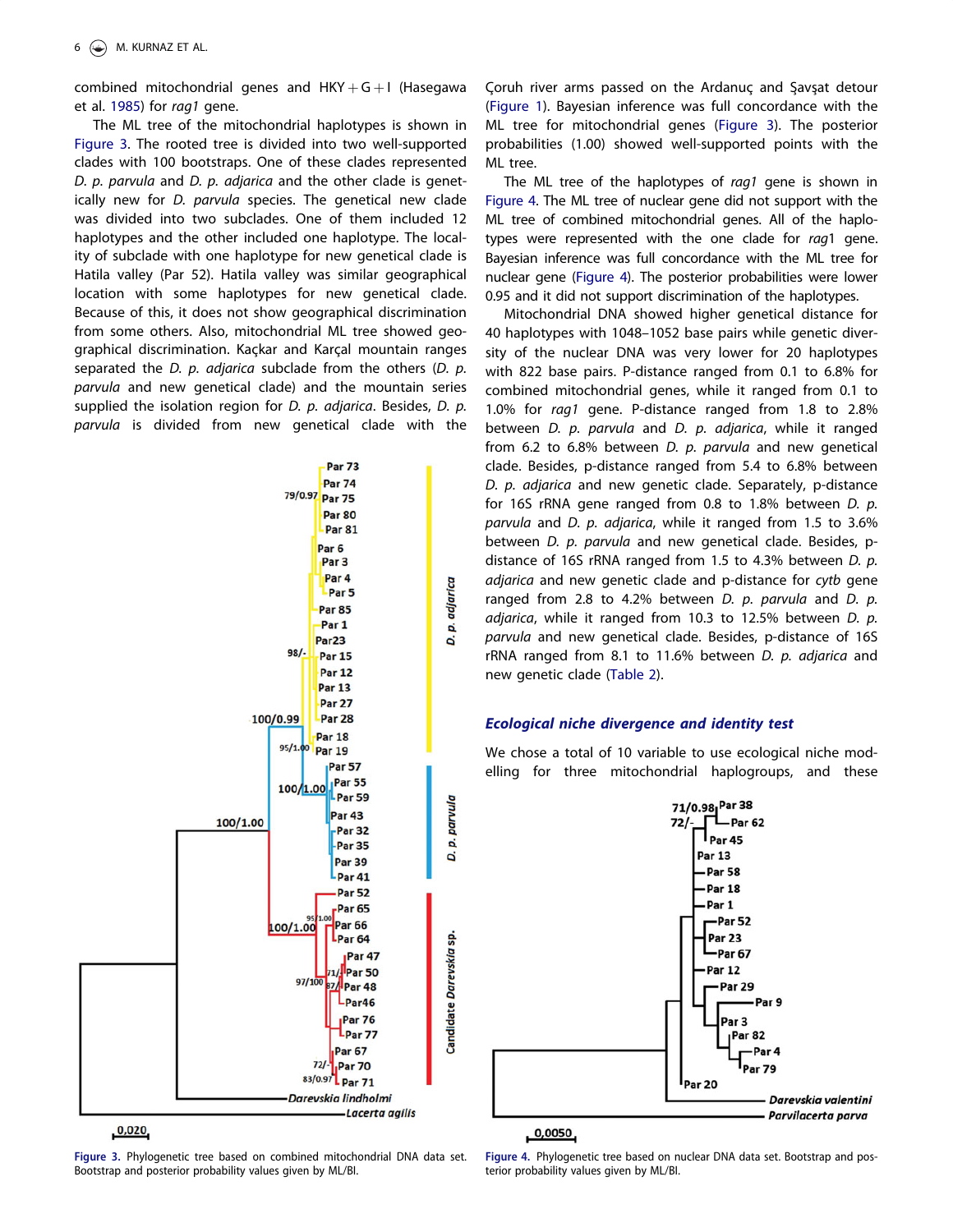<span id="page-6-0"></span>variables were used in the present study. Bio-4 (Temperature Seasonality (standard deviation %100)), Bio-9 (Mean Temperature of Driest Quarter), Bio-15 (Precipitation Seasonality (Coefficient of Variation)), Bio-18 (Precipitation of Warmest Quarter), altitude and slope variable were chosen for D. p. parvula, Bio-4 (Temperature Seasonality (standard deviation %100)), Bio-5 (Max Temperature of Warmest Month), Bio-14 (Precipitation of Driest Month), Bio-15 (Precipitation Seasonality (Coefficient of Variation)), altitude and slope variable were chosen for *D. p. adjarica* and, Bio-7 (Temperature Annual Range (BIO5-BIO6)), Bio-9 (Mean Temperature of Driest Quarter), Bio-14 (Precipitation of Driest Month), Bio-15 (Precipitation Seasonality (Coefficient of Variation)), Bio-19 (Precipitation of Coldest Quarter), altitude and slope variable were chosen for new genetical clade. The contributions of the variables were given in Table 3.

Geographical record of three mitochondrial groups has no overlap in their distribution ranges (Figure 5). Ecological models for three mitochondrial groups confirmed the occurrence of suitable areas for their presence in Turkey (Figure 5). Estimated training AUC values ± standard deviation (SD),  $0.998 \pm 0.001$  for D. p. parvula,  $0.992 \pm 0.006$  for D. p. adjarica and  $0.986 \pm 0.012$  for new genetic clade of mitogenome indicated very good model results in comparison with random background points. The presence of the habitat suitability for the *D. p. parvula* was predicted to be in eastern Artvin including Savsat and Ardanuc, the predicted habitat suitability presence for D. p. adjarica was shown in the costal Black sea including Trabzon, Rize and Artvin, and the presence of habitat suitability for new genetic clade of mitochondrial DNA was predicted to be south of the Black sea region and east Anatolian region including Erzurum Kars and Artvin province (Figure 5).

Table 2. Genetic distances among red-bellied lizard groups indicated by mitochondrial gene region.

| 16S rRNA           | D. p. parvula | D. p. adjarica | D. p. ssp. |
|--------------------|---------------|----------------|------------|
| 1 D. p. parvula    |               |                |            |
| 2 D. p. adjarica   | $0.8 - 1.8%$  |                |            |
| 3 Darevskia sp.    | $1.5 - 3.6%$  | $1.5 - 4.3%$   |            |
| cyt b              |               | 2              | 3          |
| 1 D. p. parvula    |               |                |            |
| 2 D. p. adjarica   | $2.8 - 4.2%$  |                |            |
| 3 Darevskia sp.    | 10.3-12.5%    | $8.1 - 11.6%$  |            |
| 16S rRNA $+$ cyt b |               | 2              | 3          |
| 1 D. p. parvula    |               |                |            |
| 2 D. p. adjarica   | $1.8 - 2.8%$  |                |            |
| 3 Darevskia ssp.   | $6.2 - 6.8\%$ | $5.4 - 6.8%$   |            |

Table 3. Level contribution of variables used in Maxent model for three species groups.

| No             | Variables     | D. p. parvula<br>Contribution (%) | D. p. adjarica<br>Contribution (%) | Darevskia sp.<br>Contribution (%) |
|----------------|---------------|-----------------------------------|------------------------------------|-----------------------------------|
| 1              | <b>Bio-15</b> | 34.9                              | 6.1                                | 25.3                              |
| 2              | <b>Bio-18</b> | 32.4                              |                                    |                                   |
| 3              | Bio-4         | 14.9                              | 1.2                                |                                   |
| $\overline{4}$ | Bio-9         | 10.6                              |                                    | 3.8                               |
| 5              | <b>Bio-14</b> |                                   | 87.7                               | 35.8                              |
| 6              | Bio-5         |                                   | 1.4                                |                                   |
| 7              | Bio-7         |                                   |                                    | 18.9                              |
| 8              | <b>Bio-19</b> |                                   |                                    | 6.3                               |
| 9              | Altitude      | 4.4                               | 1.3                                | 3.6                               |
| 10             | Slope         | 2.9                               | 2.4                                | 6.4                               |

Ecological niche modelling results showed that there is no niche overlap among three mitochondrial genome group (Hellinger's-based  $I = 0.45$  and Schoener's D = 0.23 for D. p. parvula/D. p. adjarica,  $I = 0.44$  and  $D = 0.27$  for D. p. adjarica/new genetic clade and  $I = 0.50$  and  $D = 0.26$  for D. p. parvula/new genetic clade). The identity test indicated that our null hypothesis of niche overlap among three mitochondrial species groups was rejected and overlap among the three mitochondrial groups was significantly different (*t*-test, df = 99,  $p < .05$ ). The model indicated that estimated niche models for D. p. parvula/D. p. adjarica (D<sub>H0</sub> = 0.70 ± 0.06 vs. D<sub>H1</sub> = 0.23 and I<sub>H0</sub> = 0.91  $\pm$  0.04 vs. I<sub>H1</sub> = 0.45), *D. p. adjarica*/new genetic clade (D<sub>H0</sub>  $= 0.73 \pm 0.06$  vs. D<sub>H1</sub> = 0.27 and  $I_{H0} = 0.91 \pm 0.04$  vs.  $I_{H1} = 0.44$ ) and D. p. parvula/new genetic clade ( $D_{H0} = 0.73 \pm 0.07$  vs.  $D_{H1}$ 



Figure 5. Habitat suitability for D. parvula (A), D. adjarica (B) and unnamed Darevskia sp. Three main colours show habitat suitability in the map as mentioned in the map legend. Red represents suitability of less than 0.52, white represents suitability between 0.52 and 0.70, and blue colour represents suitability greater than 0.70.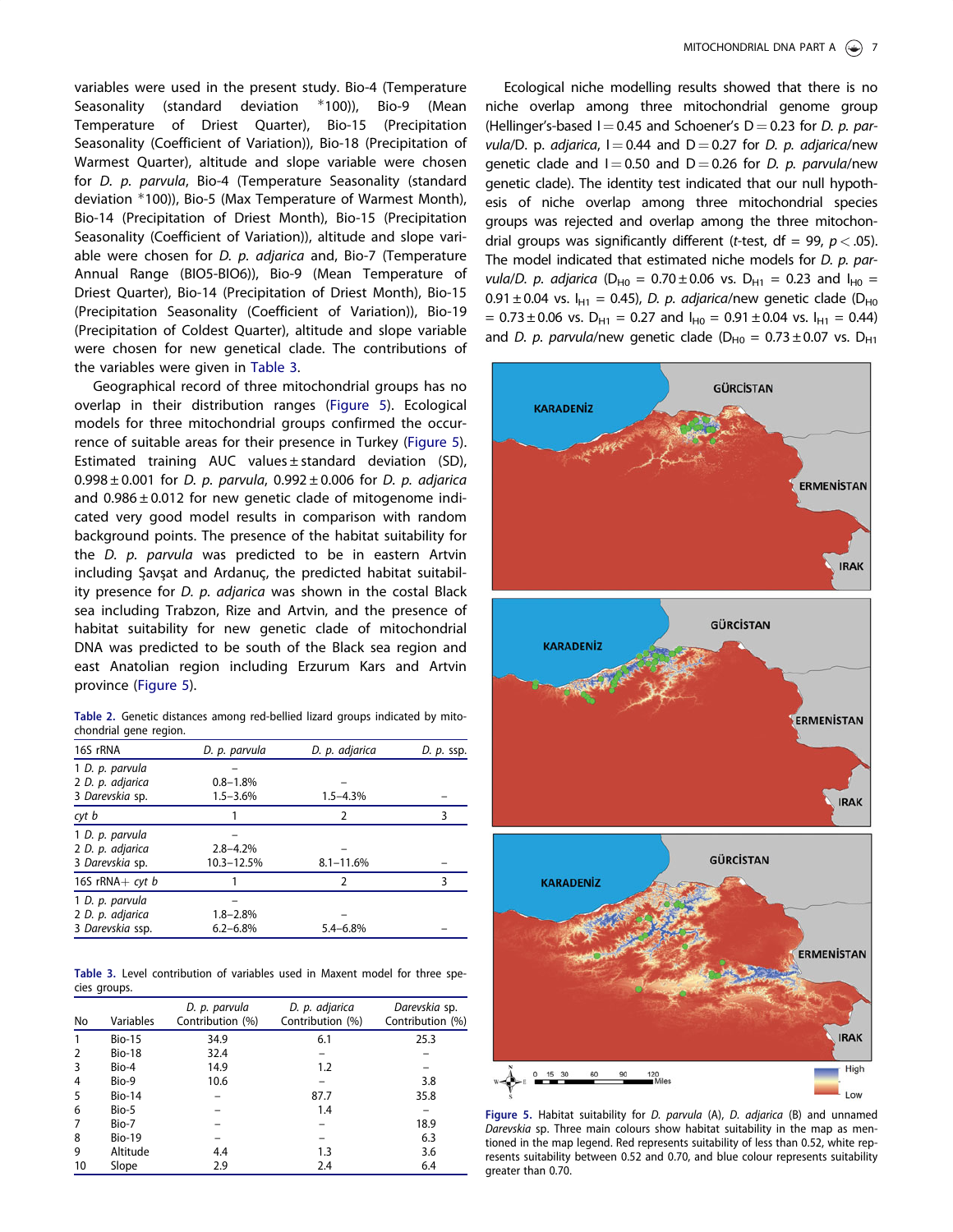<span id="page-7-0"></span>= 0.26 and  $I_{H0} = 0.93 \pm 0.04$  vs.  $I_{H1} = 0.50$ ) were completely separate and significantly distinct [\(Figure 6\)](#page-8-0). The identity test indicated overlap among the three groups was significantly different. The model indicated that estimated niche models for three mitochondrial groups were completely separated and significantly distinct [\(Figure 6](#page-8-0)). According to niche results, because these three mitochondrial groups have different ecological niche, it can say that these groups will be separate species.

### **Discussion**

The topologies of the phylogenetic trees and genetic variations of the combined mitochondrial genes in the present study showed three species group for red-bellied lizard. These species include *D. parvula, D. adjarica,* and new genetical clade, a new cryptic species (unnamed Darevkia sp.). According to a recent study based on external morphology, osteology and molecular, Arribas et al. ([2018](#page-9-0)) stated that D. parvula and D. adjarica were different species as indicated the present study. However, they did not mention a cryptic diversity in the D. parvula group. They only focused on that subspecies D. p. adjarica was different from D. p. parvula in the species level. Furthermore, the phylogenetic tree generated for cytb gene in their study did not show clear separation. According to their phylogenetic result, the tree topology separated two clade and Arhavi population was also present within these two lineages.

The genetic distance between *D. parvula* and *D. adjarica* was found 14.4% using cytb gene with 306 base pair sequence in the study of Arribas et al. [\(2018\)](#page-9-0). Contrary to this, our genetic distance results showed lower variability with 2.8–4.2% based on cytb gene (511–513 base pair sequences). Because Arribas et al. [\(2018\)](#page-9-0) used the lower base pair sequence of cytb gene and this part of cytb gene had higher variability, they found higher genetic distance than the present study. Besides, the genetic distance was found 1.8–2.8% between D. parvula and D. adjarica, 6.2–6.8% between D. parvula and Darevskia sp. and 5.4–6.8% between D. adjarica and unnamed Darevskia sp. for combined mitochondrial genome with 1048–1052 base pair in the present study. Tarkhnishvili [\(2012](#page-10-0)) stated that the genetic distance ranged from 2 to 15% for cytb gene with 1051 base pair in the Darevskia group. According to this result, the genetic distances was adequate that three mitochondrial group (D. parvula, D. adjarica and unnamed Darevskia sp.) indicated phylogenetic trees in the present study were separate species.

The nuclear gene variability was found lower, and the nuclear gene did not show any discrimination among populations of red-bellied lizard in the present study. Because of this, nuclear gene displayed discordance with mitochondrial gene. This discordance used to determine phylogenetic relationships were frequently encountered issue among animals within last decades (Funk and Omland [2003](#page-9-0); Toews and Brelsford [2012\)](#page-10-0). Our results indicated that mitochondrial genes displayed much more variability than the nuclear gene regions in the red-bellied lizard group. Variations in the mitochondrial DNA can be reduced more quickly than those in the nuclear loci during fast range expansions owing to its fourfold lower effective population size (Meiklejohn et al. [2007](#page-10-0); Galtier et al. [2009](#page-9-0)), and because it may be affected regionally by selective sweeps (Ballard and Whitlock [2004\)](#page-9-0). In addition, there are many different explanations; for instance, male-biased dispersal or disparities in range, size, or abundance between the hybridizing groups can promote the dispersal of mitochondrial DNA in the absence of a concordant movement of nuclear DNA (Funk and Omland [2003](#page-9-0)). This means that mitochondrial DNA will complete the process of lineage sorting, where ancestral polymorphisms are lost over time, faster than nuclear DNA, as this rate is inversely proportional to the effective population size (Funk and Omland [2003](#page-9-0)). Our results were congruent with this explanation. However, Arribas et al. ([2018](#page-9-0)) found that there were two mutations between *D. parvula* and *D. adjarica* based on *mc1r* (melano-cortin 1 receptor) gene as against rag1 gene used in the present study.

The species group formed at the end of phylogenetic analysis indicate geographical discrimination in the present study. D. adjarica haplogroups separated from D. parvula and unnamed Darevskia sp. haplogroups with Kaçkar and Karçal mountain ranges. D. parvula haplogroups separated from unnamed Darevskia sp. haplogroups with the Coruh river arms passed on the Ardanuc and Savsat detour ([Figure 1\)](#page-1-0). These geographic formations among species group showed isolation region, and they played important role in the mitochondrial separation of species groups. That is, our results showed that D. adjarica was distributed only coastal Black sea and near region to coast in the Eastern Black Sea. It was congruent with the results in the study of Darevsky and Eiselt ([1980](#page-9-0)). However, Ilgaz [\(2009\)](#page-10-0) found that Ardahan population was morphologically represented with D. p. adjarica subspecies. Accordingly, Arribas et al. [\(2018\)](#page-9-0) concluded that Ardahan and Cermik (Savsat) populations (inner side) represented with *D. adjarica*. However, this was not congruent with the geographical data in the present study. D. parvula haplogroups were represented with Ardanuc, Savsat and east of centre Artvin province. Also, we found that Geçitli village represented with *D. parvula* haplogroup in the present study was to be distant about 10 km to Ardahan population indicated in the study of Arribas et al. [\(2018\)](#page-9-0). However, they did not use the specimens of the Ardahan population in their phylogenetic analyses. Moreover, they used examples from less populations that could not solve both phylogenetic and geographic relations, and they used the specimens from inland only morphological discrimination. Our phylogeographic results showed that Hatila Valley, Salkımlı village, Ortaköy, Yusufeli, Horosan, Sarıkamış and Pazaryolu represented with unnamed Darevskia sp. The distribution area of the unnamed Darevskia sp. restricted between north of Aras river and south of Kackar mountains. According to morphlogical results in the study of Arribas et al. [\(2018\)](#page-9-0), Hatila valley, Yusufeli, Savsat populations were represented with D. parvula. However, some of these populations conflicted with unnamed Darevskia sp. in the present study. In fact, this situation indicates the necessity of more comprehensive comparative morphological and phylogenetic studies.

Ecological niche modelling can supply important information to solve taxonomic distinction and niche differentiation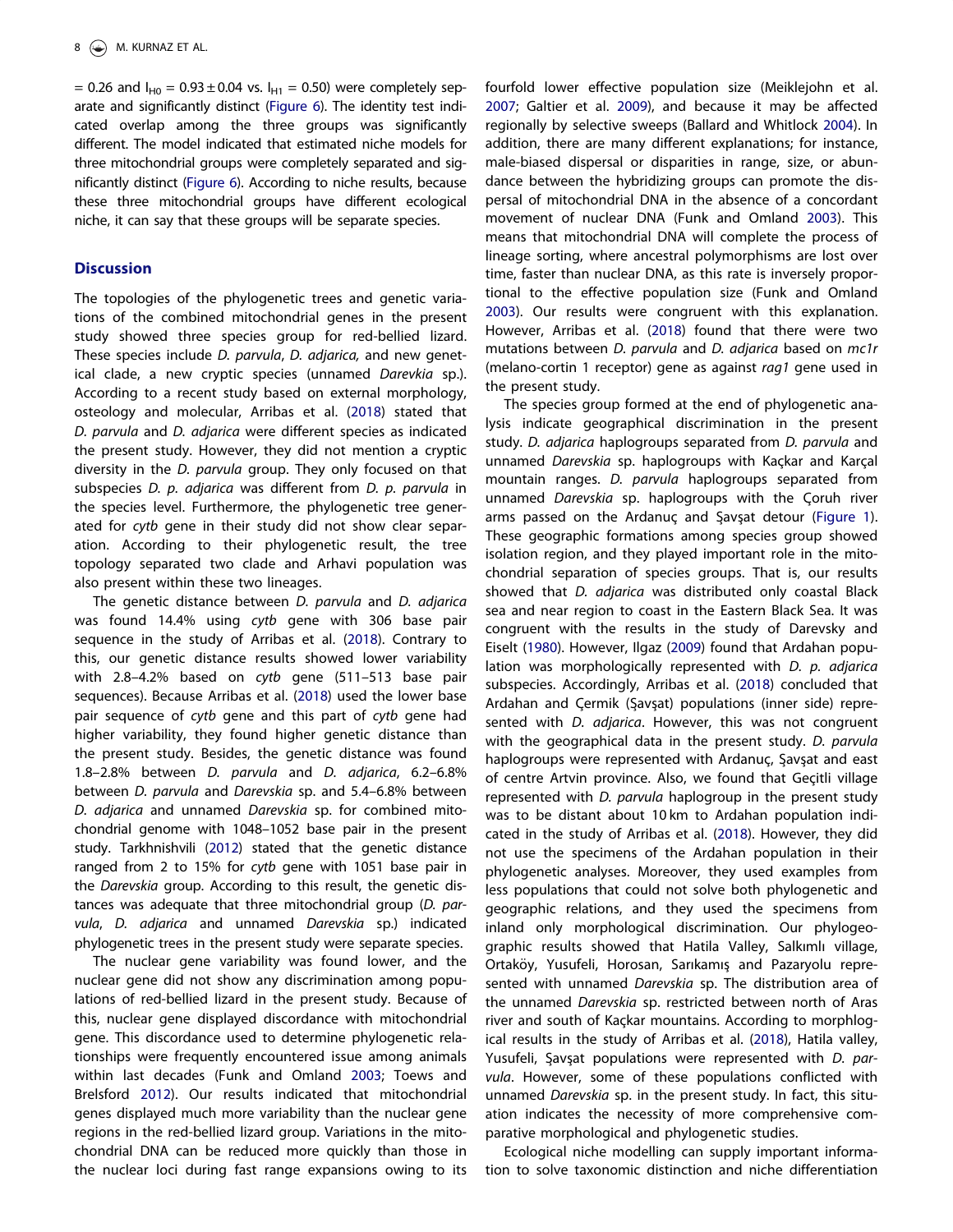<span id="page-8-0"></span>

Figure 6. The results of the identity test performed using ENMTools. Black arrows refer to the true calculated niche overlap by ENMTools (D and I). The solid and hachured columns are calculated by replicates with identity test mode.

among close species group (Nakazato et al. [2010](#page-10-0); Yousefkhani et al. [2016](#page-10-0)). Also, niche separation is very important for each species because each of them has different niche according to ecological knowledge. This situation shows that they need different requirements in their habitats.

This study was performed for the first time that used ecological niche modelling to evaluate the ecological niche distinction among mitochondrial haplogroups of the red-bellied lizard in Turkey. According to the niche differentiation results, any overlap was not seen in terms of ecological niche and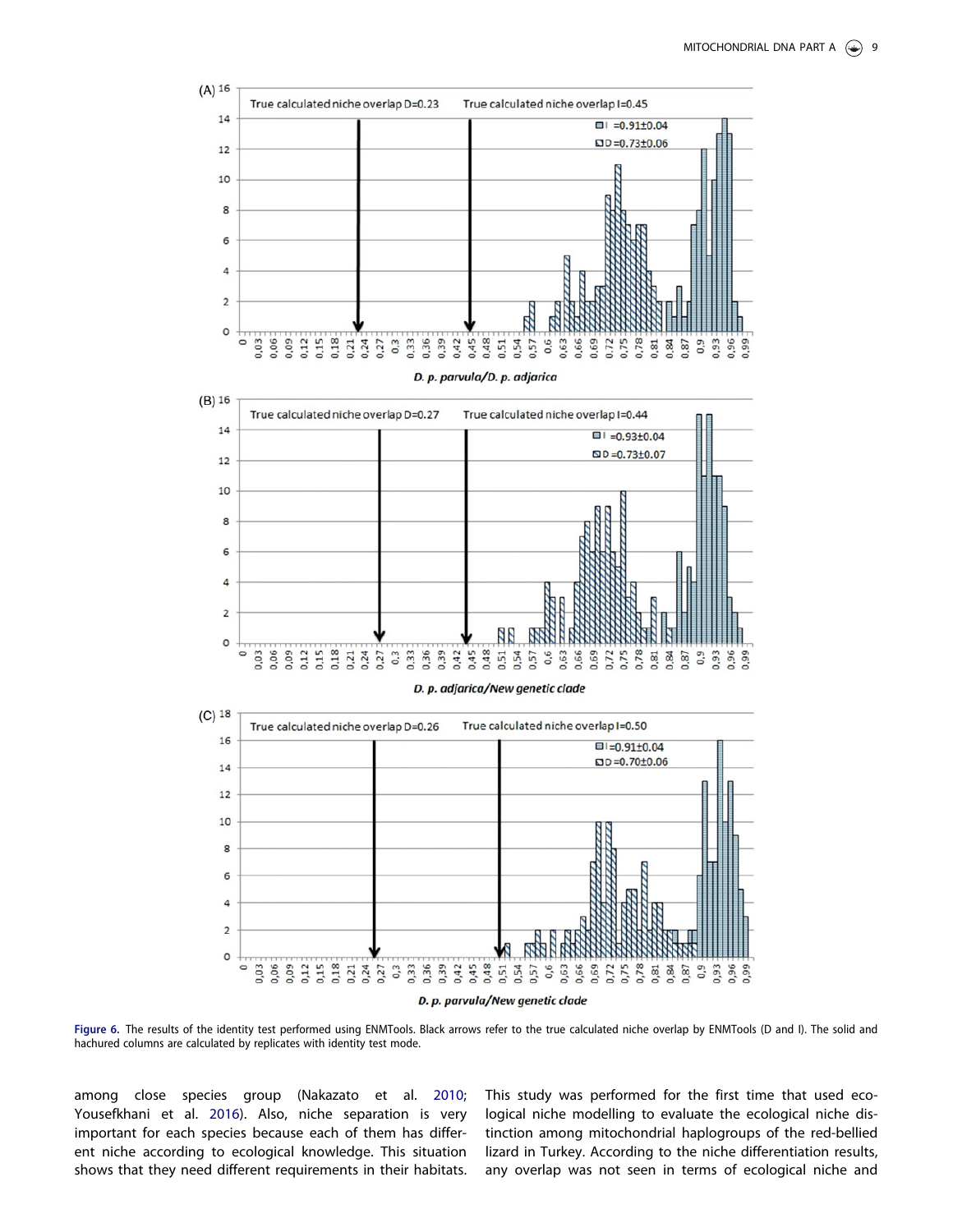<span id="page-9-0"></span>geography among three mitochondrial haplogroups of redbellied lizard. This is harmonious with the phylogenetic results of mitochondrial genome in the present study. Ecological niche differentiation, one of the factors for speciation, is confirmed by the niche identity test because the test supported the significant ecological niche divergence among mitochondrial haplogroups in the present study. The differentiation between *D. parvula* and *D. adjarica* in the species level were previously explained by mitochondrial DNA data (Arribas et al. 2018). However, they did not state that unnamed Darevskia sp. and ecological niche differentiation among species group appearing in their phylogenetic results.

In conclusion, our results indicate that mitochondrial DNA gene region discriminates the red-bellied lizard as three distinct species: D. parvula, D. adjarica and unnamed Darevskia sp. Also, ecological niche modelling results supported the mitochondrial phylogeny given in the present study. The geographical isolation zones among these three mitochondrial groups further strengthened this situation. The mitochondrial phylogeny results in the present study were congruent for D. parvula and D. adjarica given as species level in study of Arribas et al. (2018). Besides, phylogenetic, geographical and ecological niche findings in this study supported the study of Arribas et al. (2018) which said that D. parvula and D. adjarica were two distinct species. On the other hand, no rag1 gene comparison of red-bellied lizard exists in the literature, and according to nuclear genes, redbellied lizard exhibited no variations. Darevkia group lizards are very interesting for researchers in terms of the area they live in. This lizard group has a very large variety in a small area such as Caucasus. Congruent with this, because the distribution area of red-bellied lizard restricted with very small zone about 2.5 million hectares (Pontic zone). The lizard groups have high genetic diversity in this area of Turkey. Moreover, it is expected that the results of the current phylogeographic study will shed light on other studies which will be performed in this area in the future. Furthermore, other studies with red-bellied lizard groups will allow the nomenclature of the lizard group left unnamed in this study.

### Acknowledgments

The study was carried out by permissions of Ministry of Forest and Water Affairs (72784983-488.04-1685) and Karadeniz Technical University Animal Care and Ethics Committee (KTÜ. 53488718-704 2015/14). We thank Emma Duncan for Language revision.

### Disclosure statement

No potential conflict of interest was reported by the authors.

### Funding

This study was supported financially by the Karadeniz Technical University scientific Researches Unit (FDK-2017-6779).

#### References

- Akaike H. [1974.](#page-3-0) A new look at the statistical model identification. IEEE Trans Autom Contr. 19:716–723.
- Arribas O, Cetin I, Kumlutas Y. [2018.](#page-1-0) Reevaluation of the intraspecific variability in Darevskia parvula (Lantz and Cyrén, 1913): an integrated approach using morphology, osteology and genetics (Squamata: Lacertidae). Zootaxa. 4472:71–099.
- Ballard JWO, Whitlock M. [2004](#page-7-0). The incomplete naturalhistory of mitochondria. Mol. Ecol. 13:729–744.
- Baran İ, Tosunoğlu M, Kaya U, Kumlutaş Y. [1997.](#page-0-0) Çamlıhemşin (Rize) civarının herpetofaunası hakkında. Turk J Zool. 21:409–416.
- Baran I, Atatür MK. [1998](#page-0-0). Turkish Herpetofauna (amphibians and reptiles). Ankara: Republic of Turkey Ministry of Environment Press.
- Baran I, Kumlutaş Y, Tok CV, Ilgaz Ç, Kaska Y, Olgun K, Türkozan O, Iret F. [2004](#page-0-0). On two herpetological collections made in East Anatolia (Turkey). Herpetozoa. 16:99–114.
- Barraclough TG, Vogler AP. [2000.](#page-0-0) Detecting the geographical pattern of speciation from species-level phylogenies. Am Nat. 155:419–434.
- Başoğlu M, Baran I. [1977](#page-0-0). Türkiye Sürüngenleri, Kısım I, Kaplumbağa ve Kertenkeleler (Turkish Reptiles. Part I. Turtles and Lizards). Ege Üniversitesi Kitaplar Serisi. 76:1-219.
- Bodenheimer FS. [1944.](#page-0-0) Introduction into the knowledge of the Amphibia and Reptilia of Turkey. Revue de la Faculté Des Sciences de L'Universite D'Istanbul, Series B. 9:1–78.
- Böhme MU, Schneeweiss N, Fritz U, Moravec J, Majlath I, Majlathova V, Berendonk TU. [2006.](#page-3-0) Genetic differentiation and diversity of Lacerta viridis viridis (Laurenti, 1768) within the northern part of its species range: an investigation using mitochondrial haplotypes. Salamandra. 42:29–40.
- Bülbül U, Kurnaz M, Eroğlu Al, Koç H, Kutrup B. [2016.](#page-3-0) Age and growth of the red-bellied lizard, Darevskia parvula. Anim Biol. 66:81–95.
- Burbrink FT, Yao H, Ingrasci M, Bryson RW, Guiher TJ, Ruane S. [2011.](#page-0-0) Speciation at the Mogollon Rim in the Arizona Mountain Kingsnake (Lampropeltis pyromelana). Mol Phylogenet Evol. 60:445–454.
- Clark RJ, Clark ED. [1973.](#page-0-0) Collection of amphibians and reptiles from Turkey. Occas Pap Calif Acad Sci. 104:1–62.
- Clement M, Posada D, Crandall KA. [2000.](#page-3-0) TCS: a computer program to estimate gene genealogies. Mol Ecol. 9:1657–1659.
- Darevsky IS. [1967.](#page-0-0) Rock lizards of the Caucasus (Systematics, Ecology and Phylogenesis of the polymorphic groups of Rock lizards of the Subgenus Archaeolacerta). Leningrad: Nauka Press.
- Darevsky IS, Eiselt J. [1980.](#page-0-0) Neue Felseneidechsen (Reptilia: Lacertidae) aus dem Kaukasus und aus der Türkei. Amphibia-Reptilia. 1:29-40.
- Daza JM, Castoe TA, Parkinson CL. [2010](#page-0-0). Using regional comparative phylogeographic data from snake lineages to infer historical processes in Middle America. Ecography. 33:343–354.
- Felsenstein J. [1985](#page-3-0). Confidence limits on phylogenies: an approach using the bootstrap. Evolution. 39:783–791.
- Franzen M. [1990](#page-3-0). Die Eidechsenfauna (Lacertidae) der Türkei. Die Eidechse. 1:3–9.
- Franzen M. [1999.](#page-0-0) Verbreitung und Ökologie von Pelodytes caucasicus Boulenger. 1896 In Der Türkei. Salamandra. 35: 1-18.
- Franzen M. [2000](#page-0-0). Winteraktivität von Darevskia-Arten in der Nordost-Türkei. Die Eidechse. 11:77-81.
- Fu J. [2000](#page-2-0). Toward the phylogeny of the family Lacertidae. Why 4708 base pair of mtDNA sequences cannot draw the picture. Biol J Linn Soc. 71:203–217.
- Funk DJ, Omland KE. [2003](#page-7-0). Species-level paraphyly and poly phyly: Frequency, causes, and consequences, with insights from animal mitochondrial DNA. Annu Rev Ecol Evolut Syst. 34:397–423.
- Gabelaia M, Gabelaia M, Tarkhnishvili D, Gabelaia M, Tarkhnishvili D, Murtskhvaladze M. [2015.](#page-2-0) Phylogeography and morphological variation in a narrowly distributed Caucasian rock lizard, Darevskia mixta. Amphibia-Reptilia. 36:45–54.
- Gallien L, Douzet R, Pratte S, Zimmermann NE, Thuiller W. [2012.](#page-3-0) Invasive species distribution models - how violating the equilibrium assumption can create new insights. Glob Ecol Biogeogr. 21:1126–1136.
- Galtier N, Nabholz B, Glémin S, Hurst GDD. [2009](#page-7-0). Mitochondrial DNA as a marker of molecular diversity: a reappraisal. Mol Ecol. 18:4541–4550.